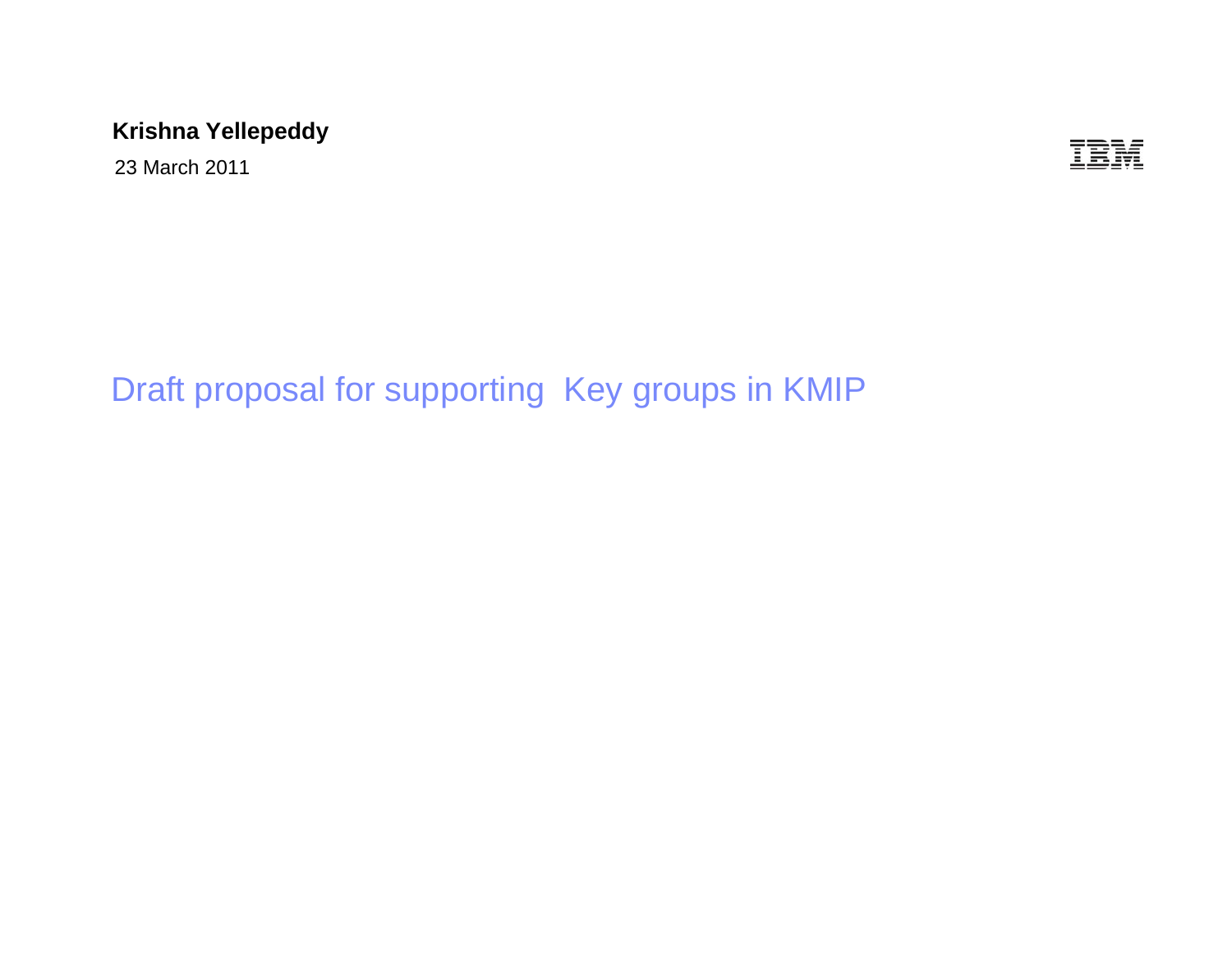## Use cases for key groups

- 1. Suggestion at the f2f was to have a group proposal for symmetric key groups only, the goal being to keep changes to the specification to a minimum
- 2. A symmetric key group is a collection of symmetric key group managed objects . All the keys in this group are of the same type and size, e.g. 128 bit AES keys, 256 bit AES keys etc.
- 3. Two models of devices /applications that use these symmetric key groups:
	- a) Application/Device for which the server generates symmetric keys. The device requests the server for the next key in the group.
	- b) Application/Device which registers symmetric keys with the key server in a specific symmetric key group and later requests the next key from this group.
- 4. The server support a locate next key operation on this key group. The server policy for determining the next key to serve from the group is outside the scope of the KMIP specification.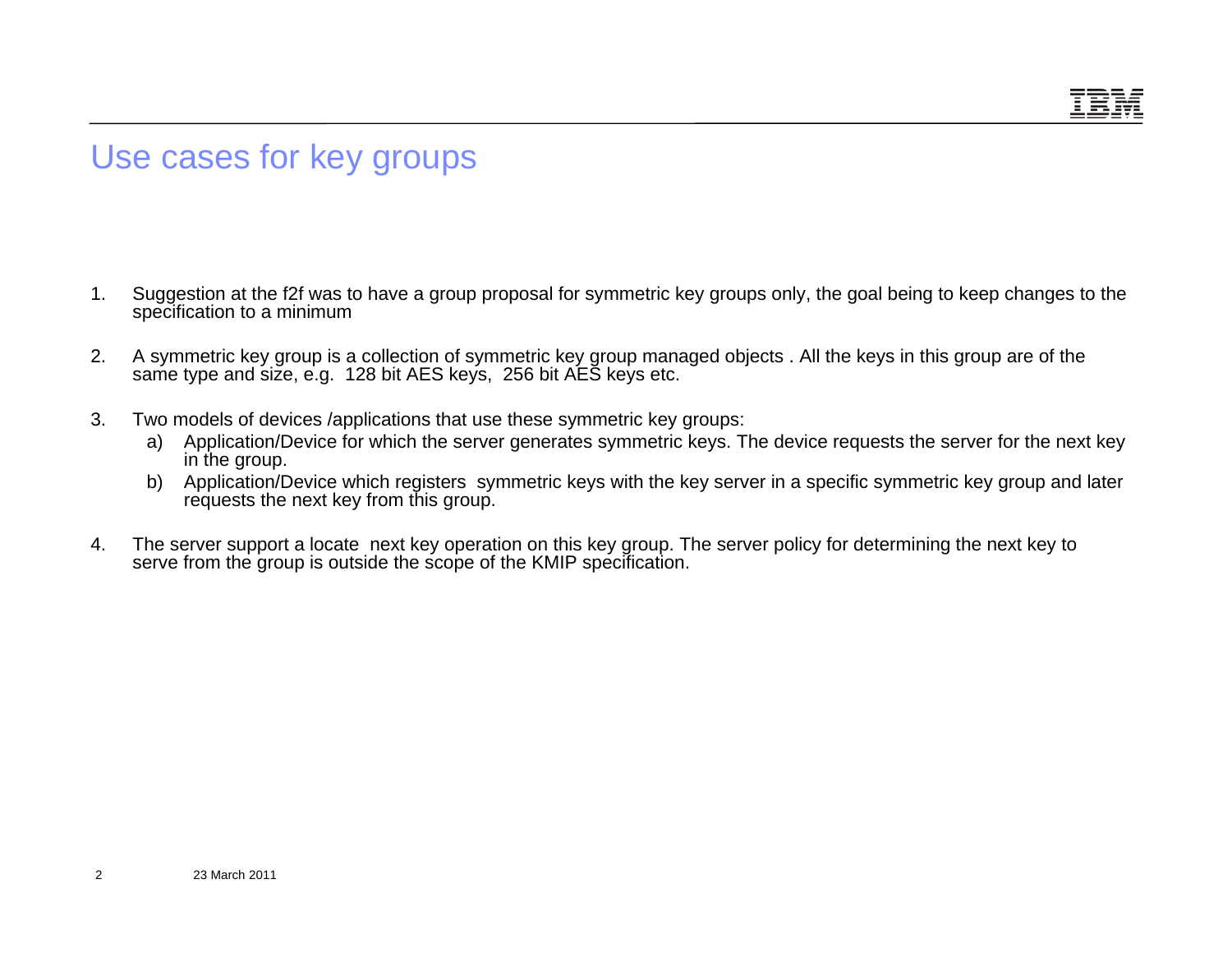## Server operations for supporting symmetric key groups

- • Server infers the homogeneity criteria from the first key created or registered in the symmetric key group. For example:
	- Client creates a symmetric key group with a single 128 bit AES key. Client names this key group "aesSymmetricKeyGroup".
	- Server infers that the key group is for 128 bit AES keys
	- If client then tries to add a symmetric key other than a 128 bit AES key in the key group "aesSymmetricKeyGroup", server returns an error that this addition is not allowed.
- • Server operation for getting next key in group
	- Server defines its own policy for identifying the next key in the group to server to any of the clients requesting keys from this group. How the server defines and implements this policy is outside the scope of the KMIP specification..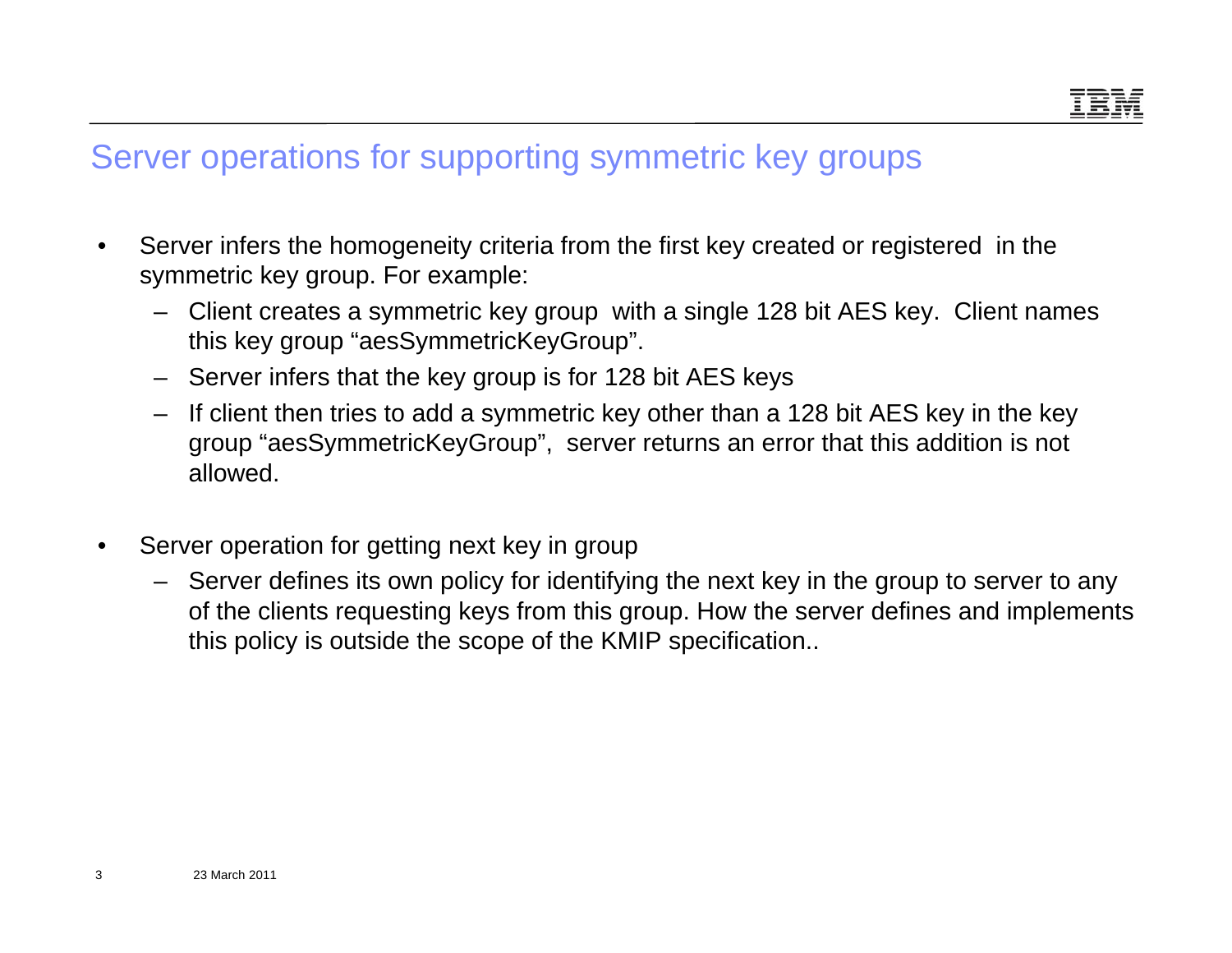# New KMIP attributes and operations needed for symmetric key group

#### **New attributes:**

• **Symmetric Key Group** – To assign a symmetric key object to a symmetric key group, the symmetric key group object SHOULD be set.

#### **New operation:**

•LocateNext - returns the uuid of the next key from the group.

-- Locate Next operation requests that the server return the next Symmetric key object from a symmetric key group. The symmetric key group label is specified in the request. If it is not specified in the request, it is inferred by the server based on client identity and/or other criteria based on server policy. These criteria are outside the scope of the specification.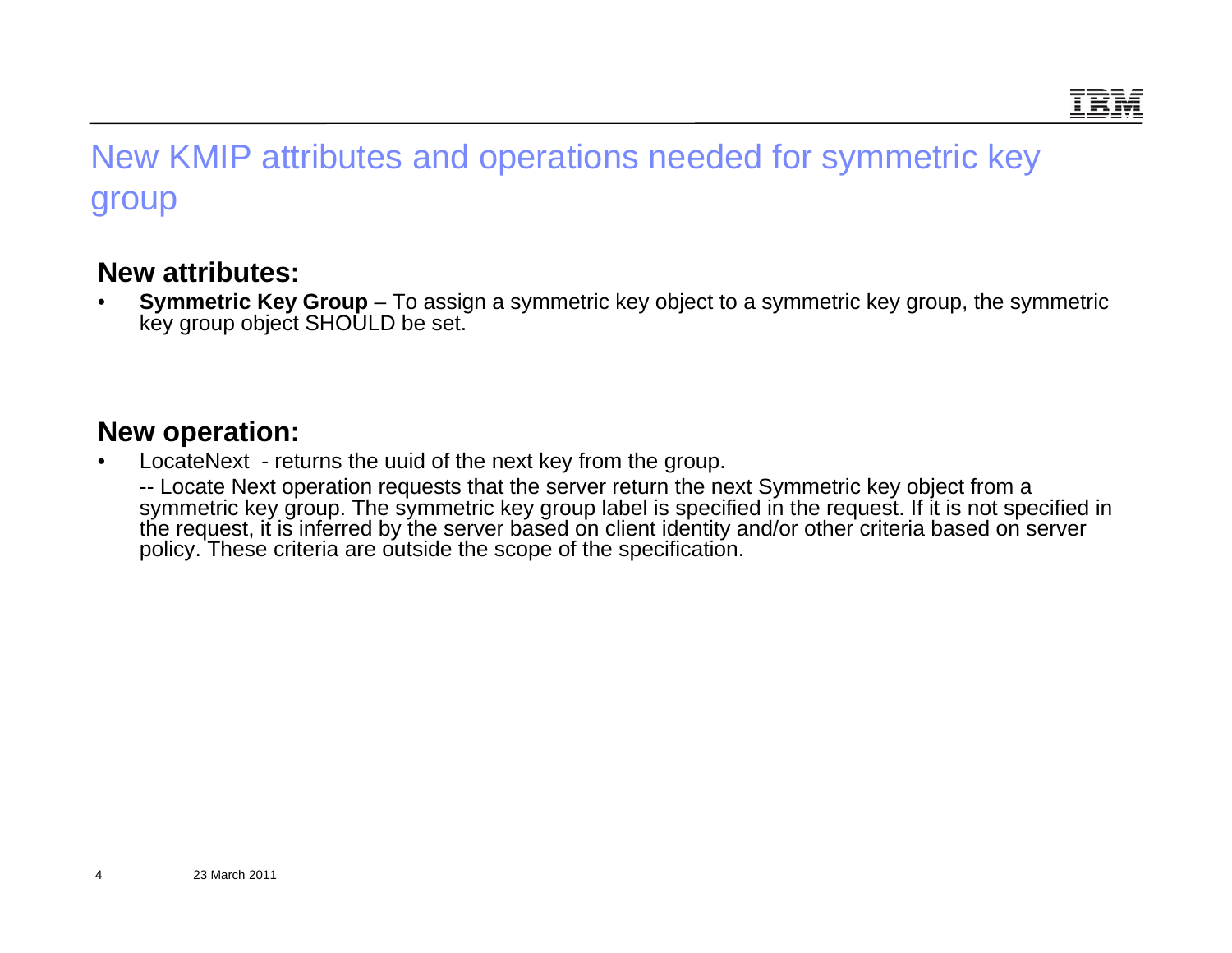

## Symmetric Key Group Attribute

| <b>Object</b>                 | <b>Encoding</b>    | <b>Required</b> |
|-------------------------------|--------------------|-----------------|
| <b>Symmetric Key</b><br>Group | <b>Structure</b>   |                 |
| Label                         | <b>Text String</b> | <b>No</b>       |
| $\sim$ $\sim$ $\sim$ $\sim$   |                    |                 |

Symmetric Key Group

In the event a symmetric key is put into a symmetric key group structure SHALL be created. The Label field is OPTIONAL

5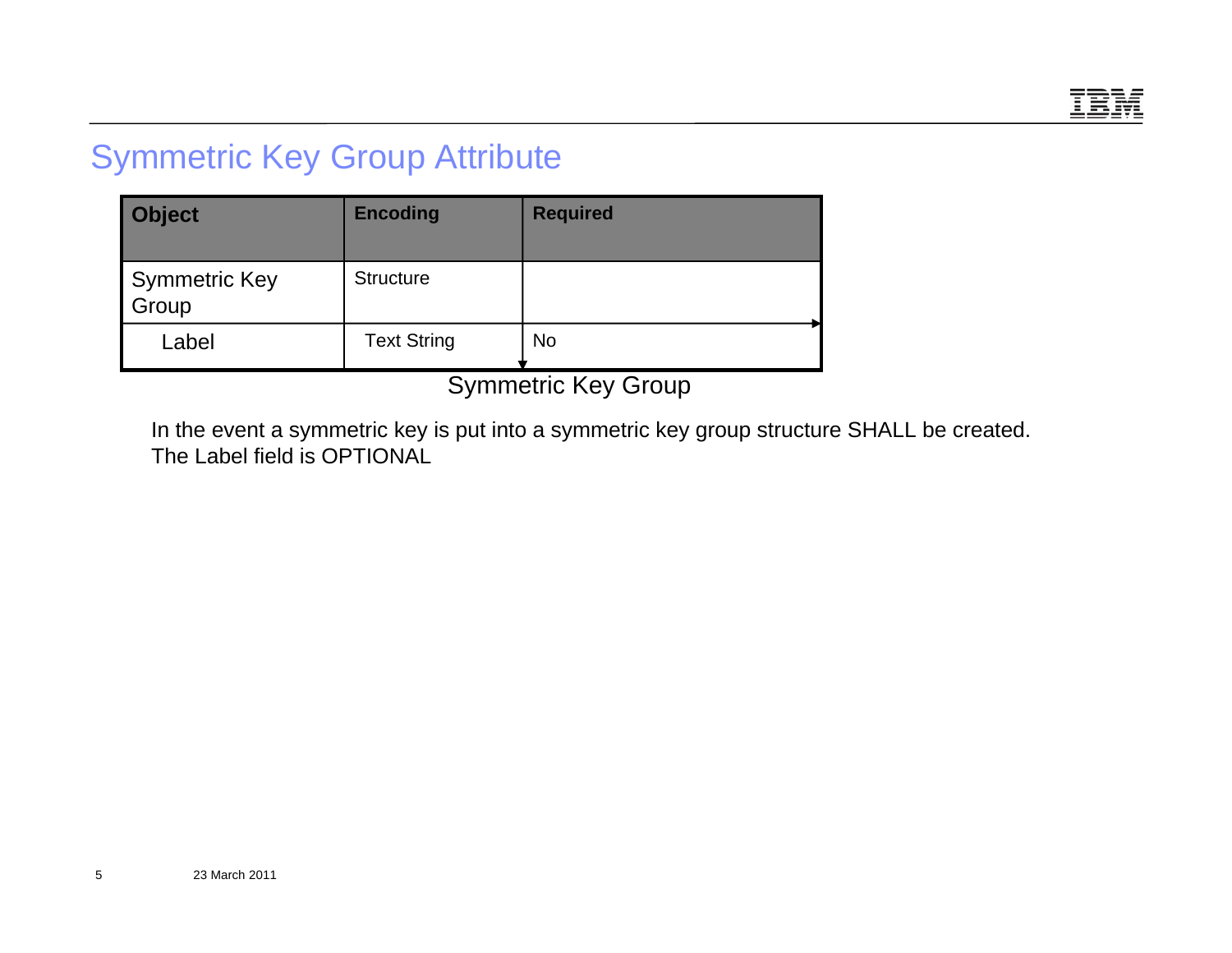

# Symmetric Key Group Attribute

Symmetric Key Group

In the event a symmetric key is put into a symmetric key, a symmetric key group structure SHALL be created. The Label field is OPTIONAL

| SHALL always have a value    | No.                                          |
|------------------------------|----------------------------------------------|
| Initially set by             | <b>Client or Server</b>                      |
| Modifiable by client         | <b>No</b>                                    |
| Modifiable by server         | <b>No</b>                                    |
| Deletable by client          | <b>No</b>                                    |
| Multiple instances permitted | <b>No</b>                                    |
| When implicitly set          | During Create or Register of a symmetric key |
| Applies to object types      | <b>Symmetric Key</b>                         |

6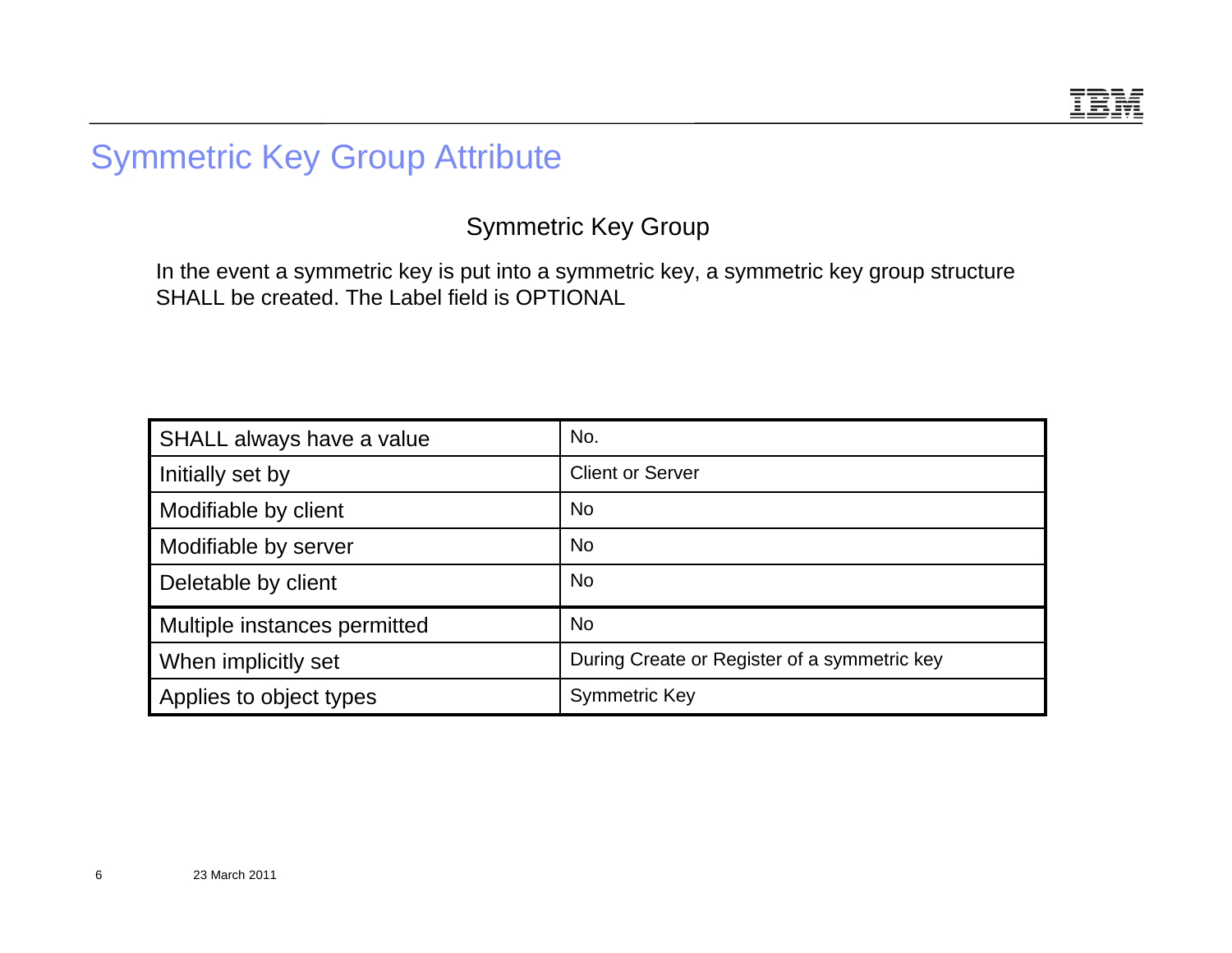

## Operations that are impacted

### **2 client to server operations need updates:**

• Create/Register: When symmetric Key Group is specified as an attribute, server recognizes it is dealing with a symmetric key group and takes action accordingly.

In effect, with these additions we'll have support for "economy class" groups

Destroy needs to be considered by the sever implementers:

• Since destroy is an operation for which clients have very restricted access, server implementers should evaluate whether to support destroy of a symmetric key in a group.